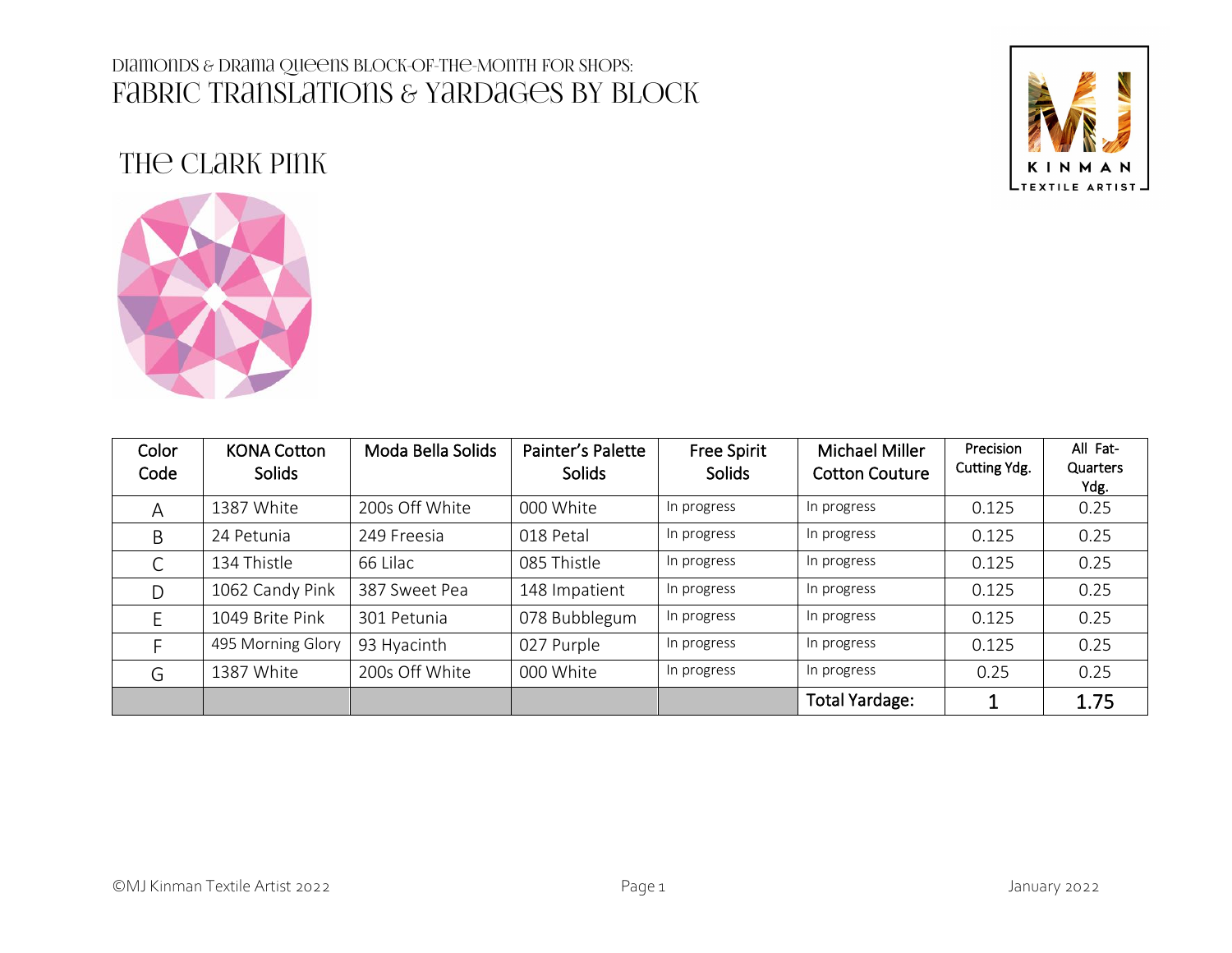

# Maximilian's Folly



| Color<br>Code | <b>KONA Cotton</b><br>Solids | Moda Bella Solids  | Painter's Palette<br><b>Solids</b> | <b>Free Spirit</b><br><b>Solids</b> | Michael Miller<br><b>Cotton Couture</b> | Precision<br>Cutting Ydg. | All Fat-<br>Quarters<br>Ydg. |
|---------------|------------------------------|--------------------|------------------------------------|-------------------------------------|-----------------------------------------|---------------------------|------------------------------|
| A             | 1004 Aqua                    | 34 Agua            | 095 Beryl                          | In progress                         | In progress                             | 0.125                     | 0.25                         |
| B             | 144 Sour Apple               | 415 Parakeet       | 076 Apple Green                    | In progress                         | In progress                             | 0.125                     | 0.25                         |
| C             | 45 Pool                      | 326 Poolside       | 039 Jade                           | In progress                         | In progress                             | 0.125                     | 0.25                         |
| D             | 1141 Fern                    | 76 Kelly           | 165 Paradise                       | In progress                         | In progress                             | 0.125                     | 0.25                         |
|               | 1161 Holly                   | 371 Leprechaun     | 093 Android                        | In progress                         | In progress                             | 0.125                     | 0.25                         |
|               | 1185 Kelly                   | 14 Christmas Green | 074 Forest                         | In progress                         | In progress                             | 0.125                     | 0.25                         |
| G             | 1019 Black                   | 96 Super Black     | 004 Ebony                          | In progress                         | In progress                             | 0.25                      | 0.25                         |
|               |                              |                    |                                    |                                     | <b>Total Yardage:</b>                   |                           | 1.75                         |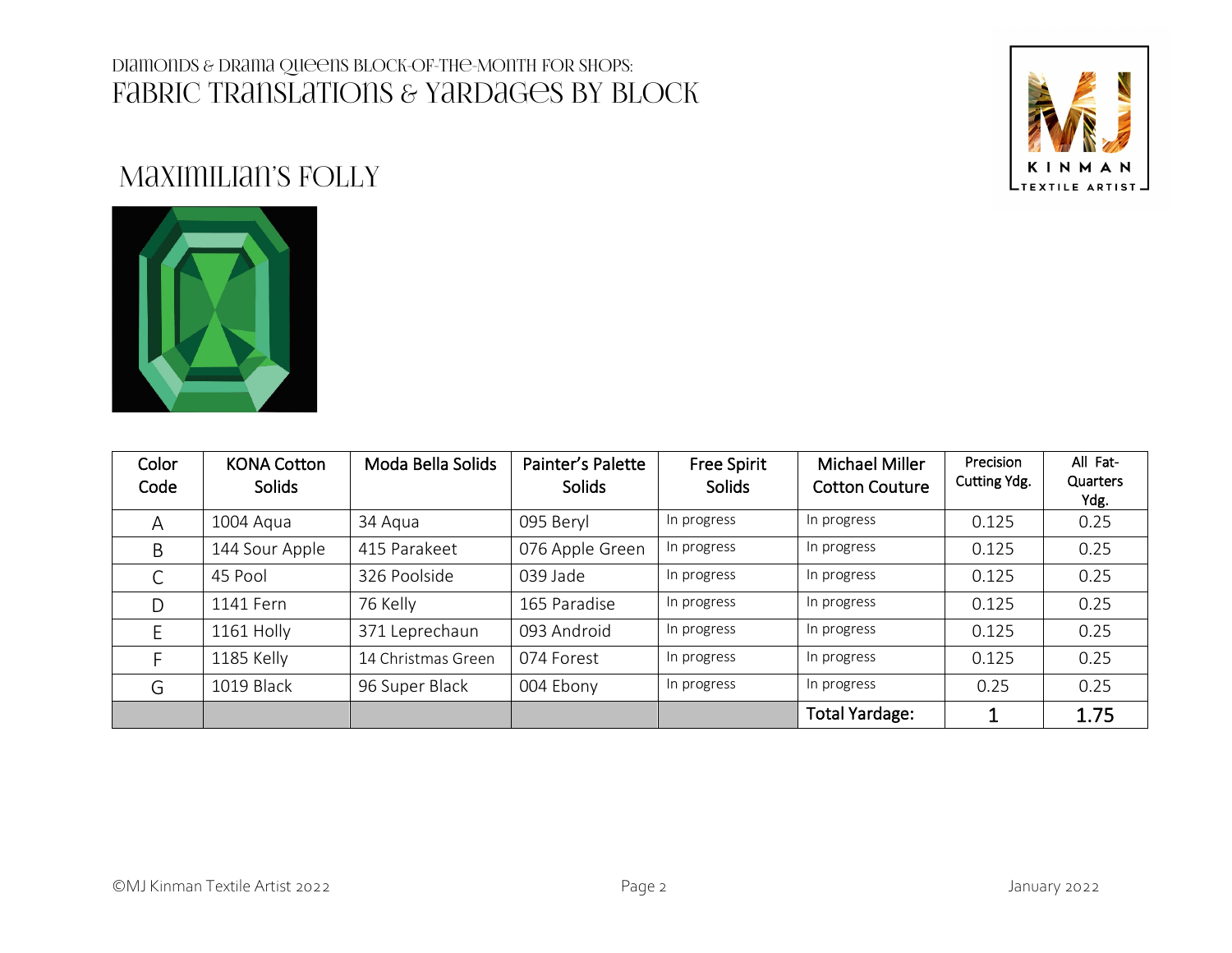## **POLARIS**



| Color<br>Code | <b>KONA Cotton</b><br><b>Solids</b> | Moda Bella Solids     | Painter's Palette<br><b>Solids</b> | <b>Free Spirit</b><br><b>Solids</b> | Michael Miller<br><b>Cotton Couture</b> | Precision<br>Cutting Ydg. | All Fat-<br>Quarters<br>Ydg. |
|---------------|-------------------------------------|-----------------------|------------------------------------|-------------------------------------|-----------------------------------------|---------------------------|------------------------------|
| Α             | 1387 White                          | 200s Off White        | 000 White                          | In progress                         | In progress                             | 0.125                     | 0.25                         |
| B             | 1229 Meringue                       | 31 Baby Yellow        | 017 Honeycomb                      | In progress                         | In progress                             | 0.125                     | 0.25                         |
| C             | 413 Parchment                       | 201 Sand              | 144 Sand Dollar                    | In progress                         | In progress                             | 0.125                     | 0.25                         |
| D             | 148 Daffodil                        | 24 Yellow             | 139 Daisy                          | In progress                         | In progress                             | 0.125                     | 0.25                         |
| E             | 340 Herb                            | 129 Weathered<br>Teak | 041 Taupe                          | In progress                         | In progress                             | 0.125                     | 0.25                         |
|               | 406 Cappuccino                      | 71 Moda U Brown       | 170 Java                           | In progress                         | In progress                             | 0.125                     | 0.25                         |
| G             | 1019 Black                          | 96 Super Black        | 004 Ebony                          | In progress                         | In progress                             | 0.125                     | 0.25                         |
|               |                                     |                       |                                    |                                     | <b>Total Yardage:</b>                   | 0.875                     | 1.75                         |

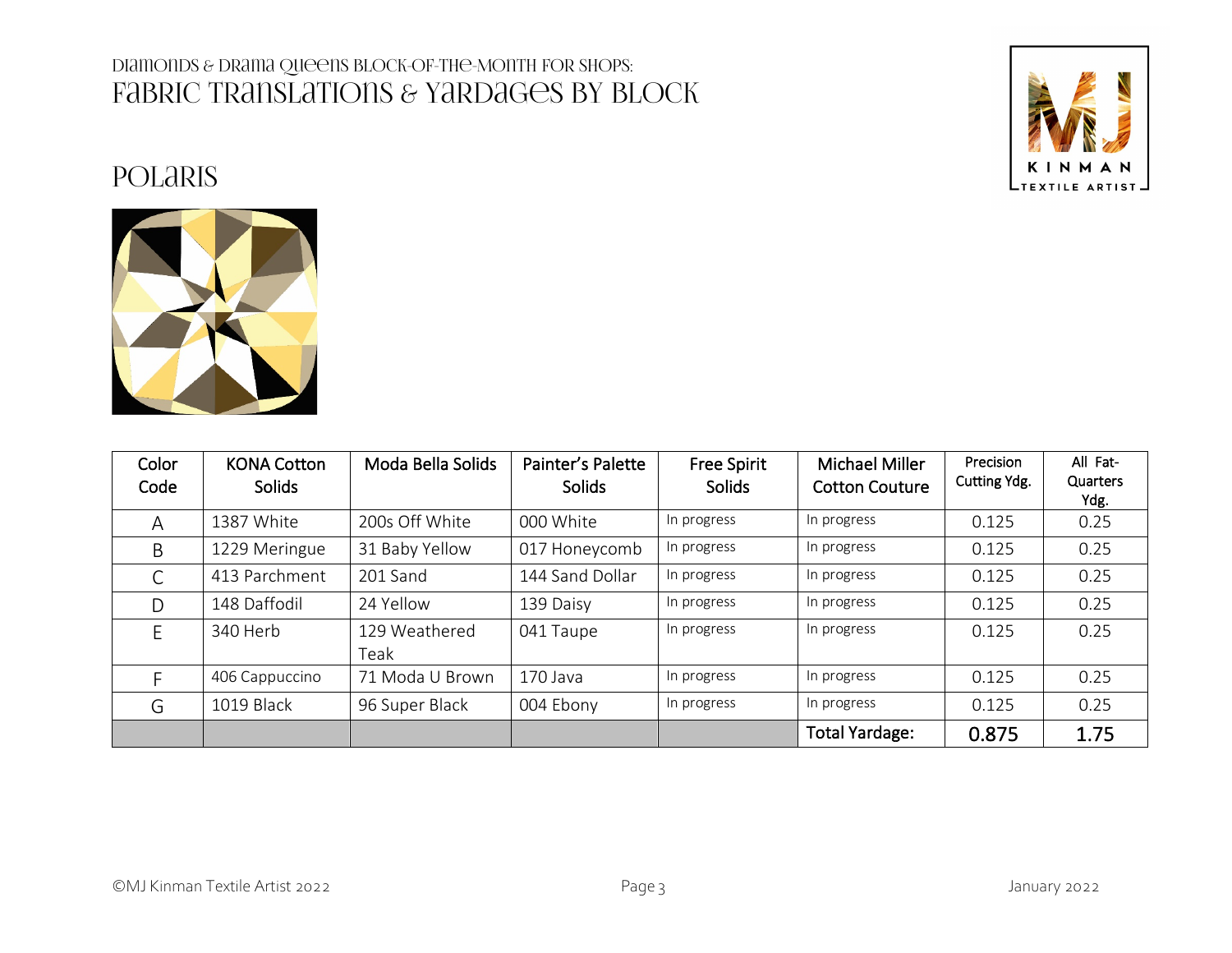

# Evelyn's Envy



| Color<br>Code | <b>KONA Cotton</b><br>Solids | Moda Bella Solids | Painter's Palette<br>Solids | <b>Free Spirit</b><br><b>Solids</b> | Michael Miller<br><b>Cotton Couture</b> | Precision<br>Cutting Ydg. | All Fat-<br>Quarters<br>Ydg. |
|---------------|------------------------------|-------------------|-----------------------------|-------------------------------------|-----------------------------------------|---------------------------|------------------------------|
| Α             | 1387 White                   | 200s Off White    | 000 White                   | In progress                         | In progress                             | 0.25                      | 0.25                         |
| B             | 856 Quicksilver              | 185S Zen Grey     | 016 Pale Silver             | In progress                         | In progress                             | 0.125                     | 0.25                         |
| C             | 847 Spa Blue                 | 32 Baby Blue      | 103 Cracked Ice             | In progress                         | In progress                             | 0.125                     | 0.25                         |
| D             | 413 Parchment                | 201 Sand          | 144 Sand Dollar             | In progress                         | In progress                             | 0.125                     | 0.25                         |
|               | 854 Overcast                 | 184S Steel        | 172 Pewter                  | In progress                         | In progress                             | 0.125                     | 0.25                         |
|               | 91 Steel                     | 202 Graphite      | 014 Grey                    | In progress                         | In progress                             | 0.125                     | 0.25                         |
| G             | 1019 Black                   | 96 Super Black    | 004 Ebony                   | In progress                         | In progress                             | 0.125                     | 0.25                         |
|               |                              |                   |                             |                                     | <b>Total Yardage:</b>                   |                           | 1.75                         |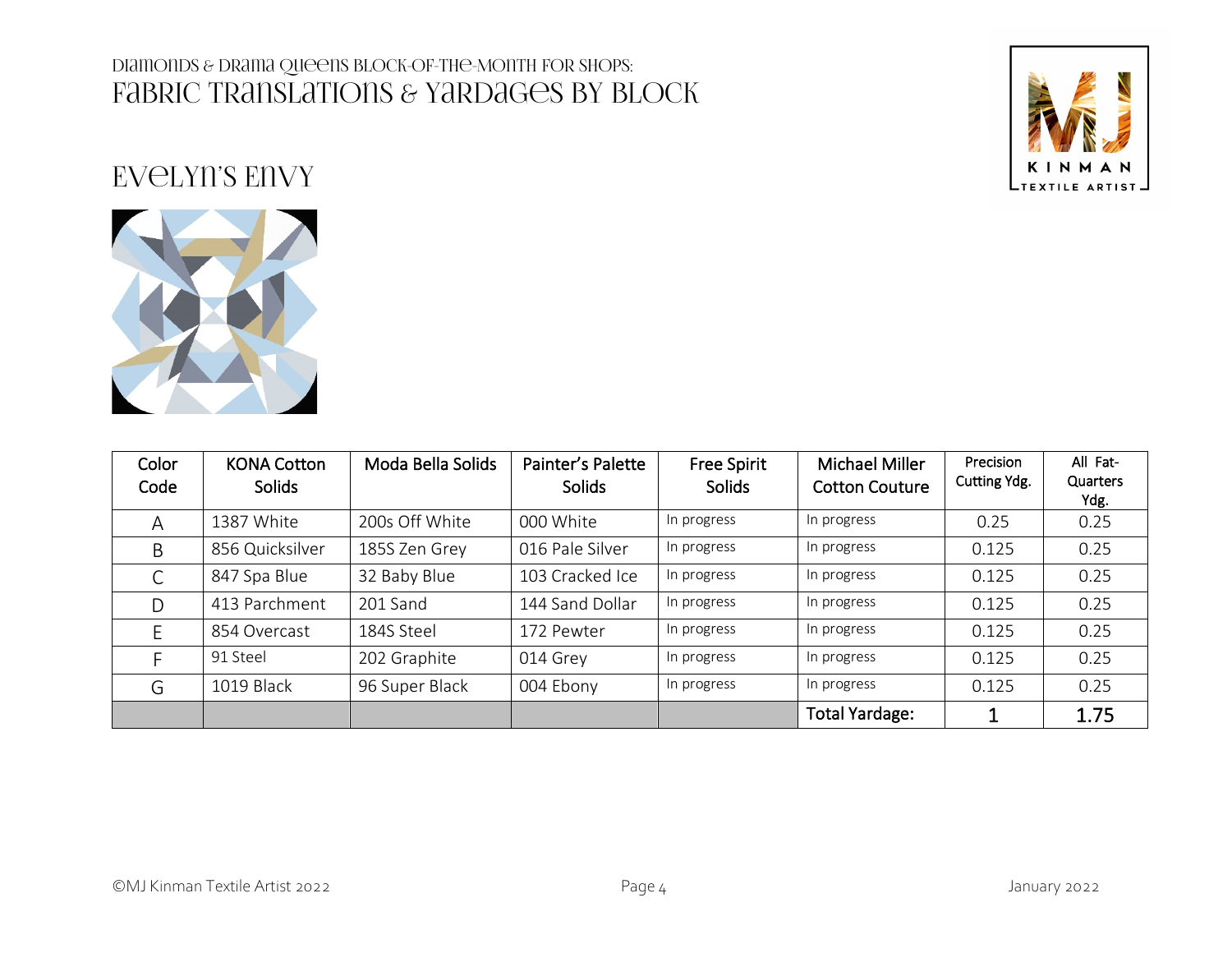### THE REMBRANDT BLACK DIAMOND





| Color<br>Code | <b>KONA Cotton</b><br><b>Solids</b> | Moda Bella Solids | Painter's Palette<br><b>Solids</b> | <b>Free Spirit</b><br><b>Solids</b> | Michael Miller<br><b>Cotton Couture</b> | Precision<br>Cutting Ydg. | All Fat-<br>Quarters<br>Ydg. |
|---------------|-------------------------------------|-------------------|------------------------------------|-------------------------------------|-----------------------------------------|---------------------------|------------------------------|
| A             | 1387 White                          | 200s Off White    | 000 White                          | In progress                         | In progress                             | 0.125                     | 0.25                         |
| B             | 856 Quicksilver                     | 185S Zen Grey     | 016 Pale Silver                    | In progress                         | In progress                             | 0.125                     | 0.25                         |
|               | 854 Overcast                        | 184S Steel        | 172 Pewter                         | In progress                         | In progress                             | 0.125                     | 0.25                         |
| D             | 295 Graphite                        | 202 Graphite      | 172 Pewter                         | In progress                         | In progress                             | 0.125                     | 0.25                         |
|               | 106 Metal                           | 284 Charcoal      | 090 Smoke                          | In progress                         | In progress                             | 0.125                     | 0.25                         |
|               | 1019 Black                          | 96 Super Black    | 004 Ebony                          | In progress                         | In progress                             | 0.125                     | 0.25                         |
| G             | 1387 White                          | 200s Off White    | 000 White                          | In progress                         | In progress                             | 0.25                      | 0.25                         |
|               |                                     |                   |                                    |                                     | <b>Total Yardage:</b>                   |                           | 1.75                         |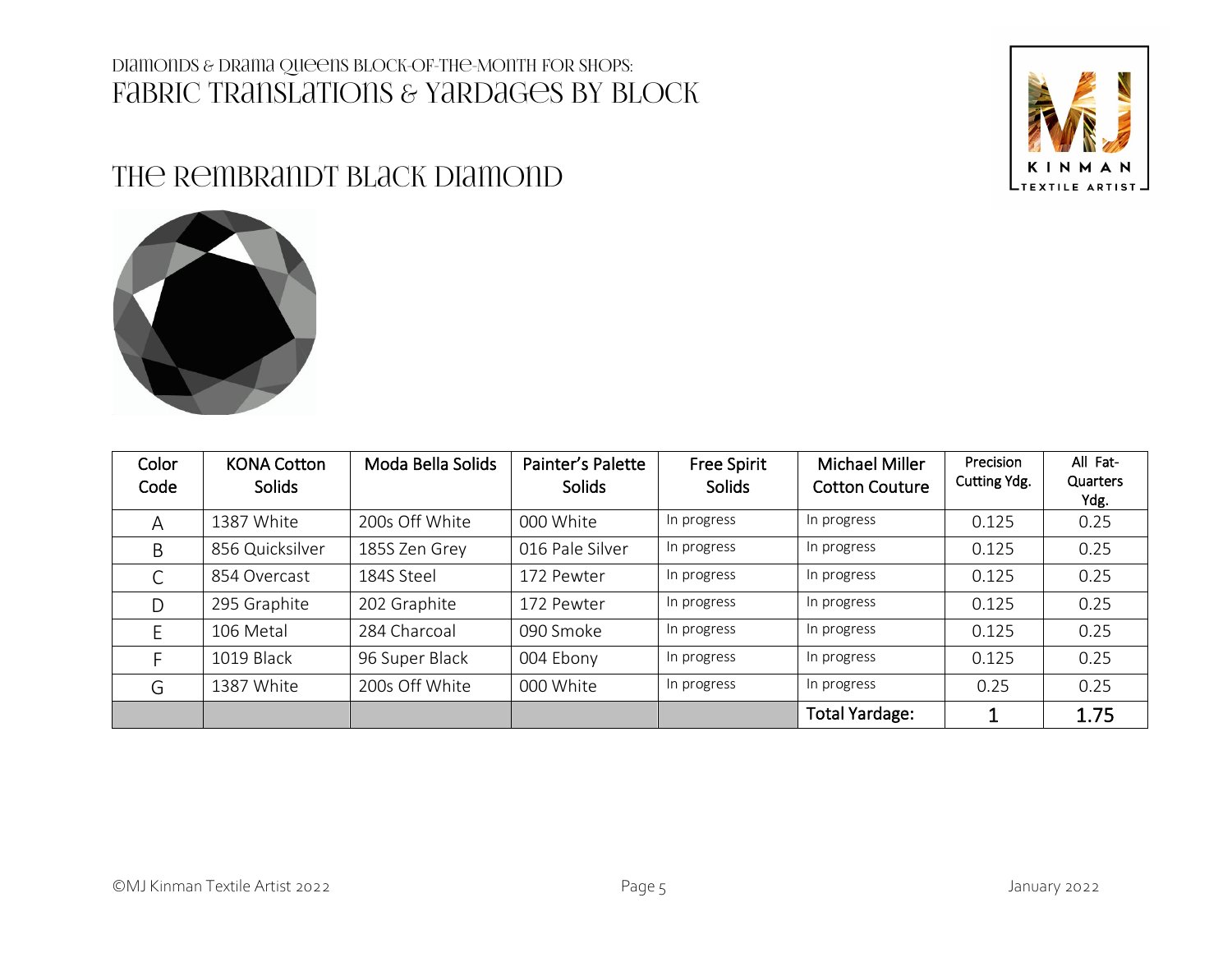

## Peggy's Skating Rink



| Color<br>Code | <b>KONA Cotton</b><br>Solids | Moda Bella Solids | Painter's Palette<br><b>Solids</b> | <b>Free Spirit</b><br><b>Solids</b> | Michael Miller<br><b>Cotton Couture</b> | Precision<br>Cutting Ydg. | All Fat-<br>Quarters<br>Ydg. |
|---------------|------------------------------|-------------------|------------------------------------|-------------------------------------|-----------------------------------------|---------------------------|------------------------------|
| A             | 1387 White                   | 200s Off White    | 000 White                          | In progress                         | In progress                             | 0.25                      | 0.25                         |
| B             | 1090 Cream                   | 242 Linen         | 011 Mist                           | In progress                         | In progress                             | 0.125                     | 0.25                         |
| C             | 847 Spa Blue                 | 32 Baby Blue      | 103 Cracked Ice                    | In progress                         | In progress                             | 0.125                     | 0.25                         |
| D             | 1285 Periwinkle              | 260 Periwinkle    | 159 Revel                          | In progress                         | In progress                             | 0.125                     | 0.25                         |
|               | 1101 Delft                   | 227 Cobalt        | 160 Nautical                       | In progress                         | In progress                             | 0.125                     | 0.25                         |
|               | 1084 Copen                   | 48 Admiral Blue   | 161 Abyss                          | In progress                         | In progress                             | 0.125                     | 0.25                         |
| G             | 1019 Black                   | 96 Super Black    | 004 Ebony                          | In progress                         | In progress                             | 01.25                     | 0.25                         |
|               |                              |                   |                                    |                                     | <b>Total Yardage:</b>                   |                           | 1.75                         |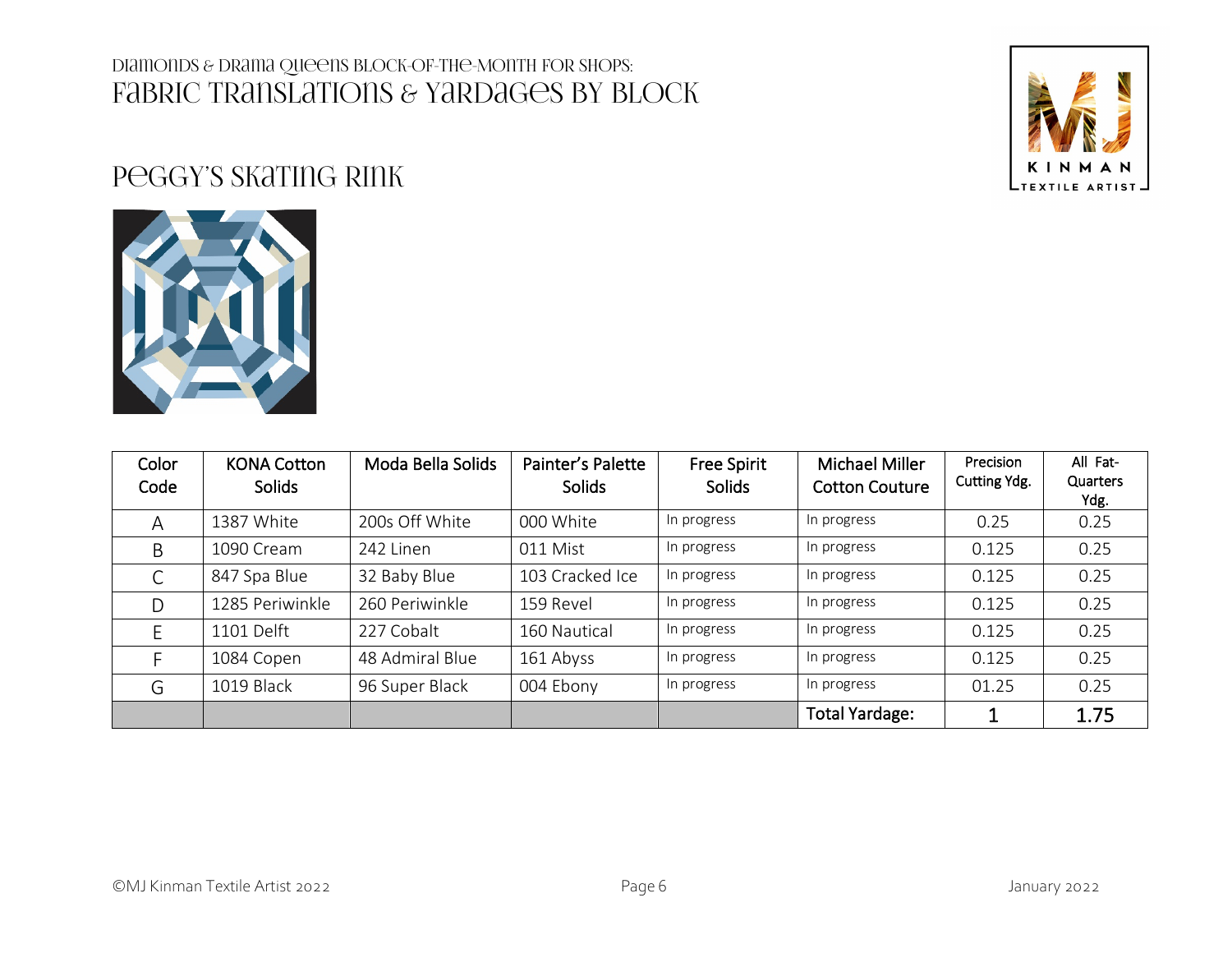

### THE DUKE CANARY DIAMOND



| Color<br>Code | <b>KONA Cotton</b><br>Solids | Moda Bella Solids | Painter's Palette<br>Solids | <b>Free Spirit</b><br><b>Solids</b> | Michael Miller<br><b>Cotton Couture</b> | Precision<br>Cutting Ydg. | All Fat-<br>Quarters<br>Ydg. |
|---------------|------------------------------|-------------------|-----------------------------|-------------------------------------|-----------------------------------------|---------------------------|------------------------------|
| Α             | 1387 White                   | 200s Off White    | 000 White                   | In progress                         | In progress                             | 0.125                     | 0.25                         |
| B             | 1056 Buttercup               | 130 Sunshine      | 083 Banana                  | In progress                         | In progress                             | 0.125                     | 0.25                         |
| $\subset$     | 840 Duckling                 | 3221 Sunflower    | 139 Daisy                   | In progress                         | In progress                             | 0.125                     | 0.25                         |
| D             | 449 Sunny                    | 290 Marigold      | 003 Pencil Yellow           | In progress                         | In progress                             | 0.125                     | 0.25                         |
|               | 1479 Amber                   | 292 Amber         | 130 Cumin                   | In progress                         | In progress                             | 0.125                     | 0.25                         |
|               | 275 Sable                    | 41 Chocolate      | 170 Java                    | In progress                         | In progress                             | 0.125                     | 0.25                         |
| G             | 1136 Espresso                | 280 Espresso      | 015 Mahogany                | In progress                         | In progress                             | 01.25                     | 0.25                         |
|               |                              |                   |                             |                                     | <b>Total Yardage:</b>                   | 0.875                     | 1.75                         |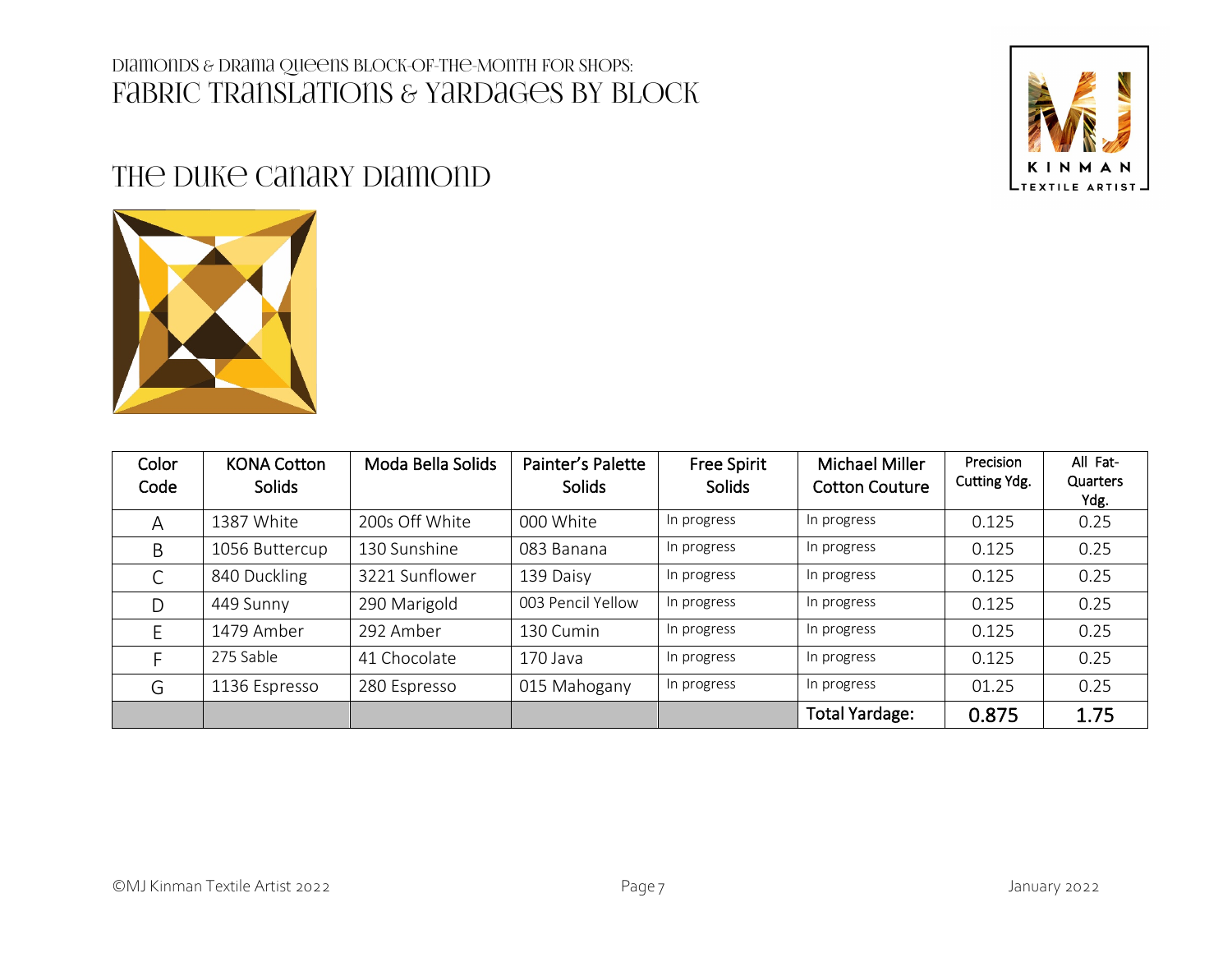

# THE COUNTESS



| Color<br>Code | <b>KONA Cotton</b><br><b>Solids</b> | Moda Bella Solids | Painter's Palette<br><b>Solids</b> | <b>Free Spirit</b><br><b>Solids</b> | Michael Miller<br><b>Cotton Couture</b> | Precision<br>Cutting Ydg. | All Fat-<br>Quarters<br>Ydg. |
|---------------|-------------------------------------|-------------------|------------------------------------|-------------------------------------|-----------------------------------------|---------------------------|------------------------------|
| A             | 1387 White                          | 200s Off White    | 000 White                          | In progress                         | In progress                             | 0.125                     | 0.25                         |
| B             | 847 Spa Blue                        | 32 Baby Blue      | 103 Cracked Ice                    | In progress                         | In progress                             | 0.125                     | 0.25                         |
| C             | 855 Prairie Sky                     | 417 Skylight      | 155 Monaco                         | In progress                         | In progress                             | 0.125                     | 0.25                         |
| D             | 484 Astral                          | 227 Cobalt        | 025 River                          | In progress                         | In progress                             | 0.125                     | 0.25                         |
| E             | 848 Blueprint                       | 395 Azure         | 131 French Blue                    | In progress                         | In progress                             | 0.125                     | 0.25                         |
|               | 455 Riviera                         | 396 Lapis         | 008 Royal                          | In progress                         | In progress                             | 0.125                     | 0.25                         |
| G             | 412 Nautical                        | 19 Royal          | 001 Midnight                       | In progress                         | In progress                             | 01.25                     | 0.25                         |
| Н             | 1019 Black                          | 96 Super Black    | 004 Ebony                          | In progress                         | In progress                             | 0.25                      | 0.25                         |
|               |                                     |                   |                                    |                                     | <b>Total Yardage:</b>                   | 1.125                     | $\overline{2}$               |